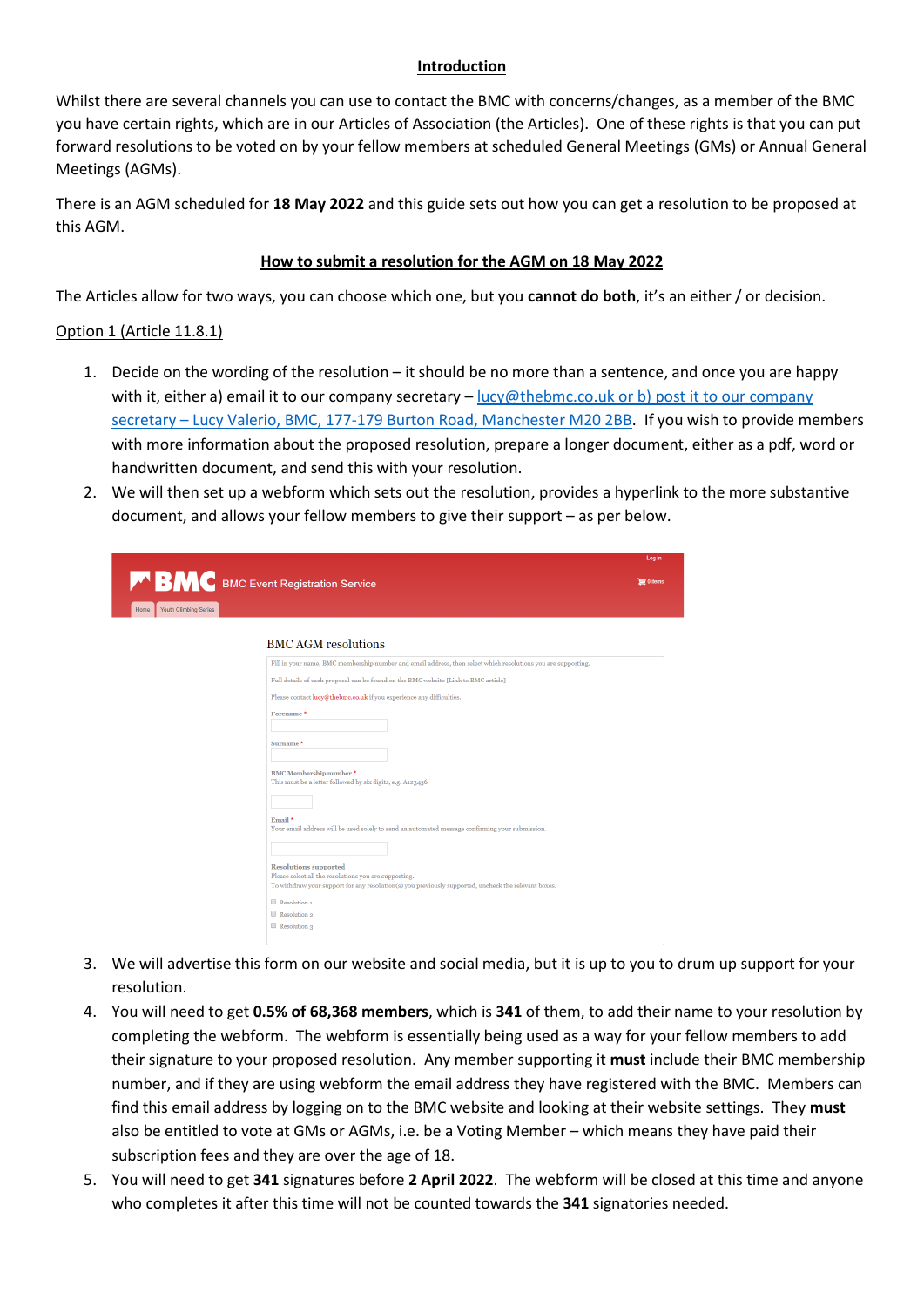- 6. On **Monday 4 April 2022** the BMC will check that the signatories supporting your resolution are all Voting Members, and confirm the exact number of signatories reached. The BMC will validate signatories against their name, BMC membership number and email address.
- 7. If your resolution achieves the required amount of support, you will be notified, and the resolution will be added to the AGM notice and will be voted on at the AGM on **18 May 2022**.
- 8. If your resolution does not gain enough signatories, you will be notified, but the resolution will not be added to the AGM notice.
- 9. You **cannot** then use Option 2 to try and get your resolution voted on at the AGM on 18 May 2022.

## Option 2 (Article 11.8.2)

- 1. Decide on the wording of the resolution.
- 2. Find at **least twenty five** other members who agree with your proposed resolution and get them to either physically sign it or email you to state they want to support it.
- 3. Email, or post, the resolution and signatories to our company secretary as per the details above and she will submit the resolution to Members' Council on your behalf.
- 4. Members' Council will review the resolution, they may discuss it at the next scheduled Members' Council meeting and/or refer it to members via Area Meetings for discussion and feedback.
- 5. If Members' Council accept the resolution, you will be notified, and the resolution will be added to the next scheduled AGM.
- 6. If Members' Council reject the resolution, they will provide a written response as to the reasons for their rejection, and it will not be added to the AGM notice.

# **How to support a resolution submitted by a fellow member under Option 1, and add your support to additional resolutions**

- 1. If you agree with a proposed resolution and you want to add your signature to it, clic[k here](https://webforms.thebmc.co.uk/agm-resolutions) to take you to the webform. Please remember you will be supporting the resolution being put in front of the members at the AGM, you are **not** voting on the resolution itself.
- 2. Complete the webform. You **must** include your BMC membership number and email address registered at the BMC, see details above of how to find this. If there is more than one resolution proposed, tick the one(s) you want to support only, then click submit.
- 3. You will receive an automated email. This is so you know your signature has been recorded and to check that you are aware you have supported the resolution(s) being put forward at the AGM. It also provides you with a link back to the webform.
- 4. If you do not have access to a computer you can write to the company secretary, details above, stating you support the resolution. You **must** include your BMC membership number and a correspondence address if you use this method.

### **How to withdraw support for a resolution under Option 1 you've previously supported**

If you decide you want to withdraw your support, and it is prior to the closing of the webform at 23.59 2 April 2022 simply go back to the webform untick the proposed resolution(s) you previously supported and click save.

If you decide you want to withdraw your support after the webform has closed but prior to notice of the AGM being sent to Members, please email our company secretary, details above, stating you wish to withdraw your support. Please provide your membership number.